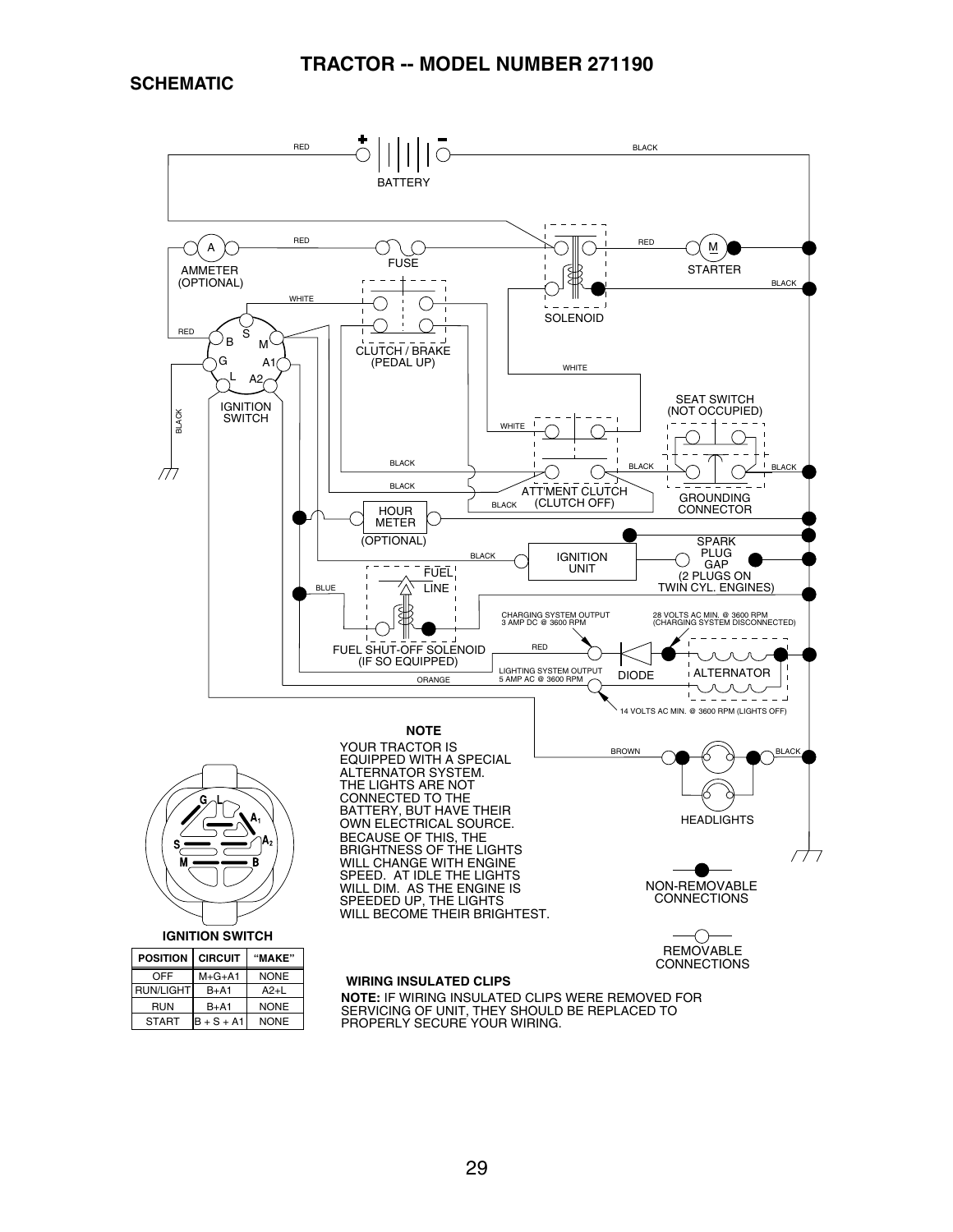# **REPAIR PARTS**

### **TRACTOR -- MODEL NUMBER 271190**

### **ELECTRICAL**

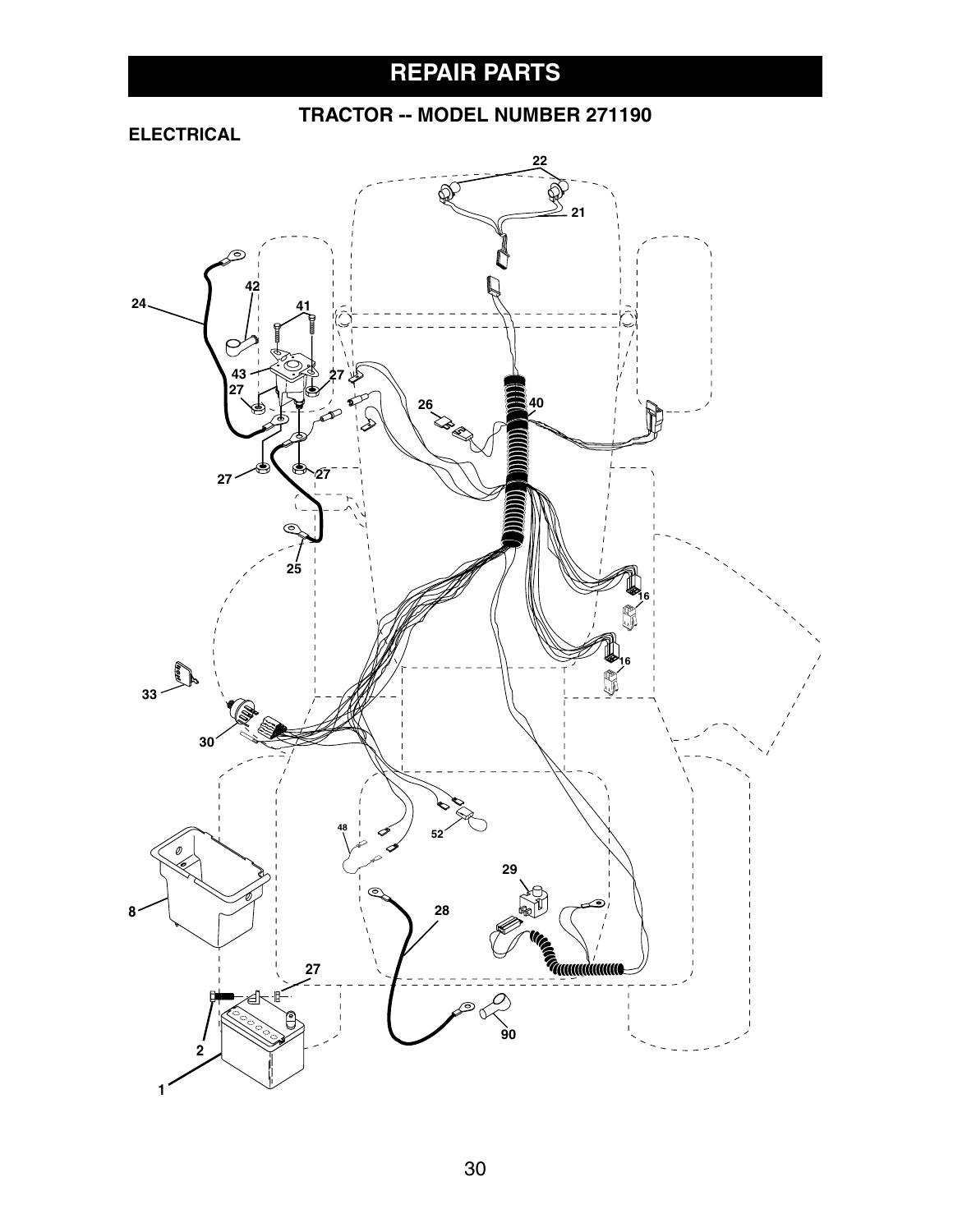**ELECTRICAL**

| KEY<br>NO. | <b>PART</b><br>NO. | <b>DESCRIPTION</b>                     |
|------------|--------------------|----------------------------------------|
| 1          | 163465             | Battery                                |
| 2          | 74760412           | Bolt, Hex Head 1/4-20 unc x 3/4        |
| 8          | 176689             | Box Battery Fender                     |
| 16         | 176138             | Switch, Interlock                      |
| 21         | 175688             | Harness, Light Socket (Includes 4152J) |
| 22         | 4152J              | Bulb, Light                            |
| 24         | 4799J              | Cable, Battery, 6 Ga. Red, 11"         |
| 25         | 146147             | Cable, Battery, 6 Ga. Red, W/16 Wire   |
| 26         | 175158             | Fuse                                   |
| 27         | 73510400           | Nut Keps Hex 1/4-20 unc                |
| 28         | 4207J              | Cable, Ground, 6 Ga. Black, 12"        |
| 29         | 121305X            | Switch, Plunger                        |
| 30         | 175566             | Switch, Ignition                       |
| 33         | 140401             | Key, Ignition                          |
| 40         | 179720             | Harness, Ignition                      |
| 41         | 71110408           | Bolt, Hex Head, Fin. 1/4-20 x 1/2      |
| 42         | 131563             | Cover, Terminal, Red                   |
| 43         | 178861             | Solenoid                               |
| 48         | 140844             | Adaptor Ammeter Rectangular            |
| 52         | 141940             | Protection Wire Loop                   |
| 90         | 180449             | <b>Cover Terminal Battery</b>          |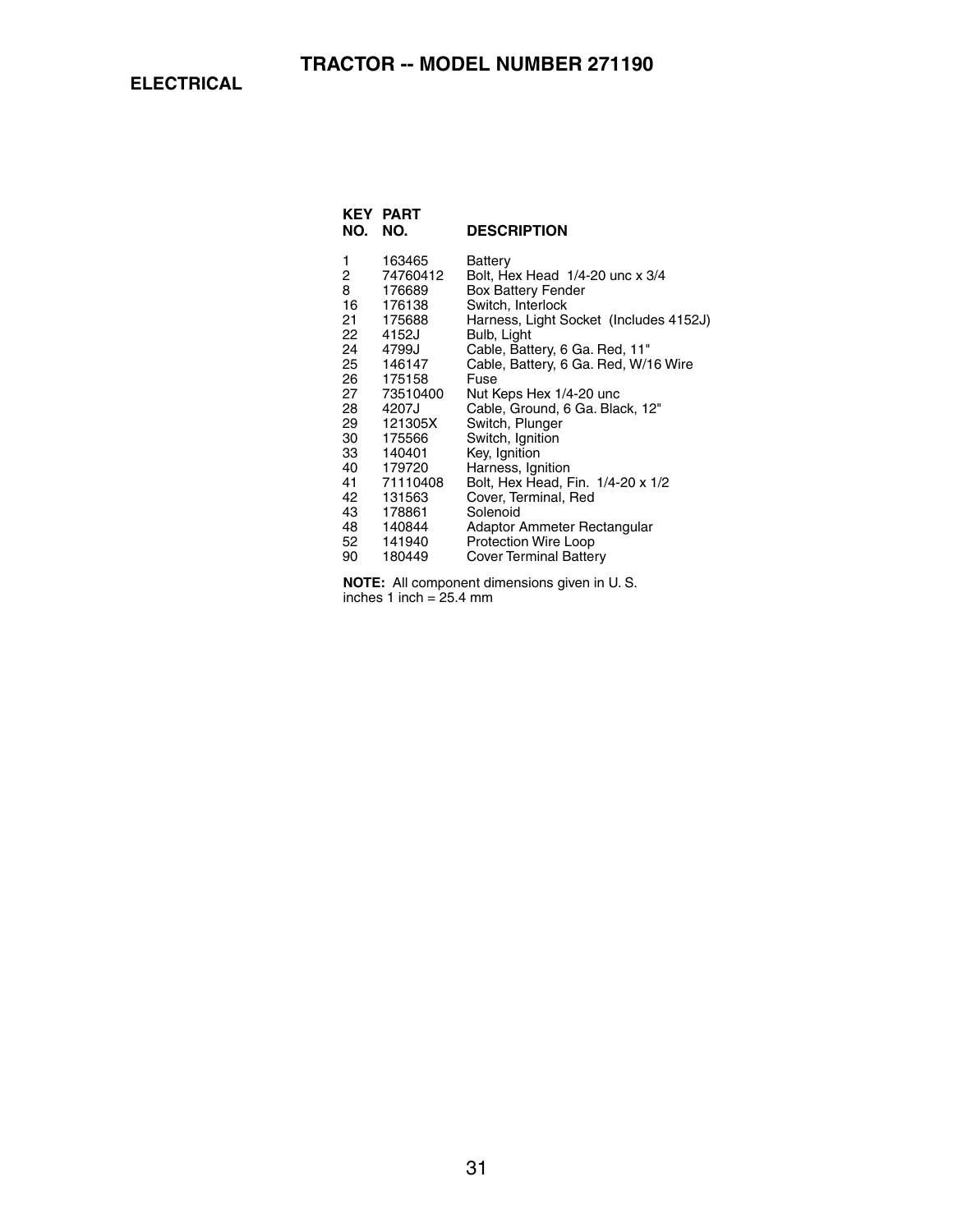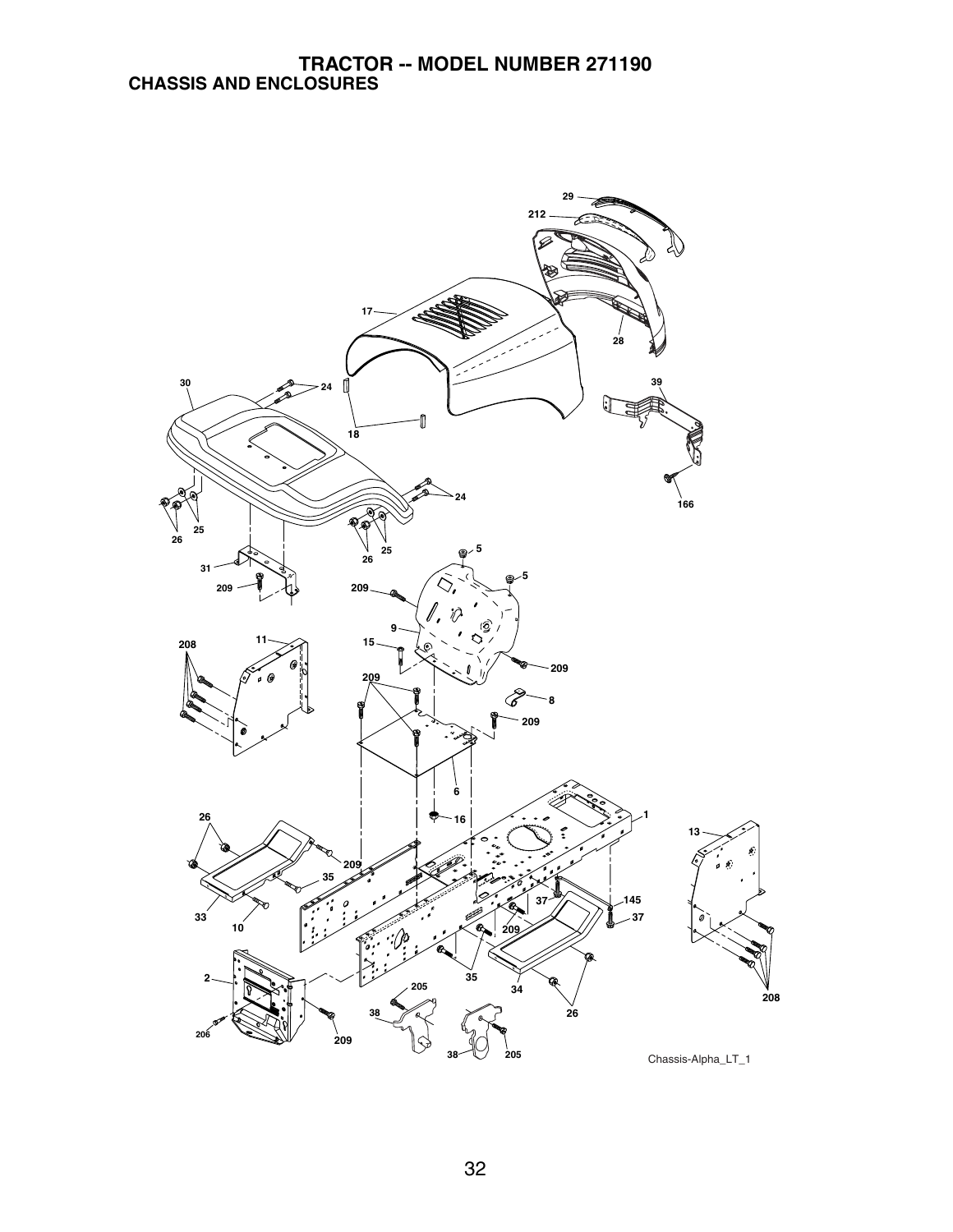### **TRACTOR -- MODEL NUMBER 271190 CHASSIS AND ENCLOSURES**

|            | <b>KEY PART</b>     |                                                    |
|------------|---------------------|----------------------------------------------------|
| NO.        | NO.                 | <b>DESCRIPTION</b>                                 |
| 1          | 174620              | Chassis                                            |
| 2          | 176554              | Drawbar                                            |
| 5          | 155272              | Bumper Hood/Dash                                   |
| 6          |                     | 174643X014 Saddle Sikscr Fit LT                    |
| 8          | 155138              | Clip Retainer Slide-On                             |
| 9          | 168347X011 Dash     |                                                    |
| 10         | 72140608            | Bolt Rdhd Sqnk 3/8-16 unc x 1                      |
| 11         | 174996              | Panel Dash LH                                      |
| 13         |                     | 172105X010 Panel Slkscr Dash RH                    |
| 15         | 74180512            | Screw Mach TRHD 5/16-18 unc x 3/4                  |
| 16         | 73510500            | Nut Keps 5/16-18 Unc                               |
| 17         | 187559X417 Hood Asm |                                                    |
| 18         | 126938X             | <b>Bumper Hood</b>                                 |
| 24         | 74780616            | Bolt Fin Hex 3/8-16 unc x 1 Gr. 5                  |
| 25         | 19131312            | Washer 13/32 X 13/16 x 12 Ga.                      |
| 26         | 73680600            | Nut Hex Lock W/Ins, 3/8-16 unc                     |
| 28         | 187598              | Grille/Lens Asm                                    |
| 29         |                     | 187567X599 Lens Headlight Bar                      |
| 30         | 169465X417 Fender   |                                                    |
| 31         | 136619              | Bracket Fender Repl 109873X                        |
| 33         |                     | 179716X417 Footrest Pnt Lh                         |
| 34         |                     | 179717X417 Footrest Pnt Rh                         |
| 35         | 72110606            | Bolt Rdhd Sht Sqnk 3/8-16 x 3/4                    |
| 37         | 17490508            | Screw Thdrol 5/16-18 x 1/2                         |
| 38         | 175710              | Bracket Asm Pivot Mower Rear                       |
| 39         | 187568              | <b>Bracket Pivot ALPHA LT</b>                      |
| 145        | 156524              | Rod Pivot Chassis/Hood                             |
| 166        | 171875              | Screw HWHD Hi-Lo # 13-16 x 5/8                     |
| 205<br>206 | 17490608            | Screw Thdrol 3/8-16 x 1/2<br>Bolt Shoulder 5/16-18 |
|            | 170165              | Screw thdrol 3/8-16 x 1/2                          |
| 208<br>209 | 17670608            | Screw Hex Wsh Thdrol 3/8-16                        |
| 212        | 17000612<br>187569  | Insert Lens Reflective                             |
|            | 5479J               |                                                    |
| . .        |                     | Plug Button Blk 359 Dia Choke                      |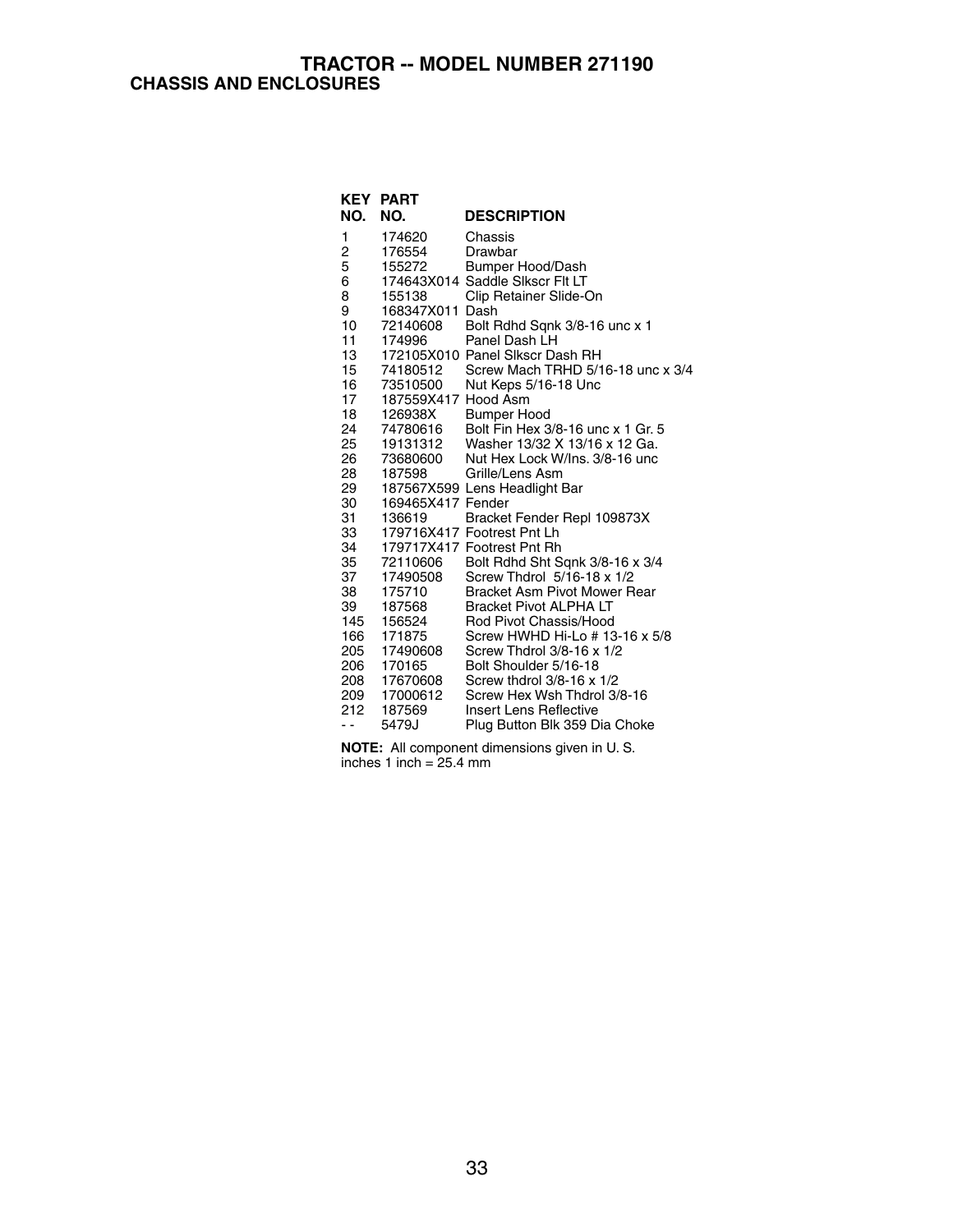**GROUND DRIVE**

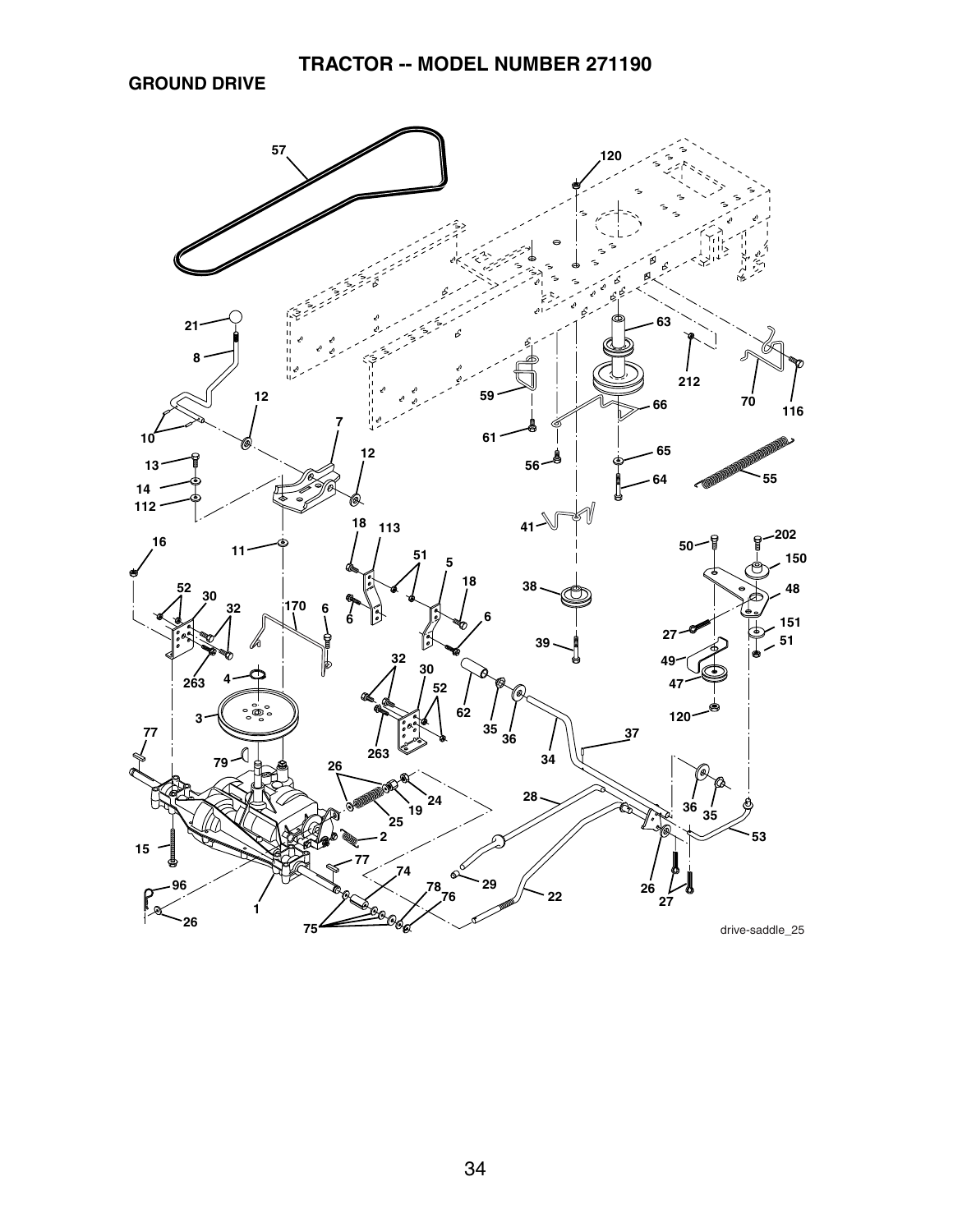| KEY                     | <b>PART</b>          |                                               |
|-------------------------|----------------------|-----------------------------------------------|
| NO.                     | NO.                  | <b>DESCRIPTION</b>                            |
| 1                       |                      | Transaxle Dana D4360-139                      |
|                         |                      | (Order parts from transaxle                   |
|                         |                      | Manufacturer)                                 |
| $\overline{\mathbf{c}}$ | 146682               | Spring Return Brake T/a Zinc                  |
| 3                       | 123666X              | Pulley Transaxle 18/20" tires                 |
| 4                       | 12000028             | Ring Retainer # 5100-62                       |
| $\overline{5}$          | 121520X              | Strap Torque 30 Degrees                       |
| 6                       | 17000512             | Screw 5/16-18 x 3/4                           |
| 7                       | 162240               | Bracket Saddle Shift T/a                      |
| 8                       | 131679               | Rod Shf Sdl LY/YT Str Blk                     |
| 10                      | 76020416             | Pin Cotter 1/8 x 1 Cad                        |
| 11                      | 105701X              | Washer Plate 388 Sq Hole                      |
| 12                      | 19151216             | Washer 15/32 x 3/4 x 16 Ga.                   |
| 13                      | 74550412             | Bolt 1/4-28 unf Gr. 8 W/Patch                 |
| 14<br>15                | 10040400<br>74490544 | Washer Lock Hvy Helical 1/4                   |
| 16                      | 73800500             | Bolt Hex Fighd 5/16-18 x Gr. 5<br>Nut 5/16-18 |
| 18                      | 74780616             | Bolt Fin Hex 3/8-16 unc x 1 Gr. 5             |
| 19                      | 73800600             | Nut Lock Hex W/Ins, 3/8-16 unc                |
| 21                      | 106933X              | Knob Rd 1/2-13 Plstc Thds                     |
| 22                      | 130804               | Rod Brake Blk Zinc 26 840                     |
| 24                      | 73350600             | Nut Hex Jam 3/8-16 unc                        |
| 25                      | 106888X              | Spring Rod Brake 2 00 Zinc                    |
| 26                      | 19131316             | Washer 13/32 x 13/16 x 16 Ga.                 |
| 27                      | 76020412             | Pin Cotter 1/8 x 3/4 Cad                      |
| 28                      | 175765               | Rod Brake Parking Lt/Yt                       |
| 29                      | 71673                | Cap Brake Parking                             |
| 30                      | 174973               | <b>Bracket Mtg Transaxle</b>                  |
| 32                      | 74760512             | Bolt Hex Hd 5/16-18 unc x 3/4                 |
| 34                      | 175578               | Shaft Asm Pedal Foot Nibbed                   |
| 35                      | 120183X              | Bearing Nylon Blk 629 Id                      |
| 36                      | 19211616             | Washer 21/32 x 1 x 16 Ga.                     |
| 37                      | 1572H                | Pin Roll 3/16 x 1"                            |
| 38                      | 179114               | <b>Pulley Composite Flat</b>                  |
| 39                      | 872110622            | Bolt Rdhd 3/8-16 unc x 2-3/4 Gr. 5            |
| 41                      | 175556               | Keeper Belt Idler                             |
| 47                      | 127783               | <b>Pulley Idler V Groove Plastic</b>          |

| <b>KEY</b> | <b>PART</b>          |                                        |
|------------|----------------------|----------------------------------------|
| NO.        | NO.                  | <b>DESCRIPTION</b>                     |
| 48         | 154407               | Bellcrank Asm. Clutch                  |
| 49         | 123205X              | Retainer Belt Style Spring             |
| 50         | 72110612             | Bolt 3/8-16 x 1-1/2 Gr. 5              |
| 51         | 73680600             | Nut Crownlock 3/8-16 unc               |
| 52         | 73680500             | Nut Crown Lock 5/16-18                 |
| 53         | 105710X              | Link Clutch 7 66                       |
| 55         | 105709X              | Spring Return Clutch 6 75              |
| 56         | 17060620             | Screw 3/8-16 x 1-1/4                   |
| 57         | 160855               | V-Belt Gd Drive 9530                   |
| 59         | 169691               | Keeper Belt Centerspan                 |
| 61         | 17120614             | 875. Screw 3/8-16 x                    |
| 62         | 8883R                | Cover Pedal Blk Round                  |
| 63         | 175410               | Pulley Eng CI Cable                    |
| 64         | 173937               | Bolt Hex 7/16-20 x 4 Gr. 5-1.5 Thr.    |
| 65         | 10040700             | Washer Lock Hicl Spr 7/16              |
| 66         | 154778               | Keeper Belt Engine FP                  |
| 70         | 134683               | Guide Belt Mower Drive RH              |
| 74         | 109502X              | Spacer Axle                            |
| 75         | 121749X              | Washer 25/32 x 1-1/4 x16 Ga.           |
| 76         | 12000001             | E-ring #5133-75                        |
| 77         | 123583X              | Key Square 2 0 x 1845/1865             |
| 78         | 121748X              | Washer 25/32 x1-5/8 x 16 Ga.           |
| 79         | 2228M                | Key Woodruff #9 3/16 x 3/4             |
| 96         | 4497H                | <b>Retainer Spring 1</b>               |
| 112        | 19091210             | Washer 9/32 x 3/4 x 10 Ga.             |
| 113<br>116 | 127285X              | Strap Torque LH LT<br>Bolt 3/8-16 x 1  |
| 120        | 72140608<br>73900600 |                                        |
| 150        | 175456               | Nut Lock Flg 3/8-16<br>Spacer Retainer |
| 151        | 19133210             | Washer 13/32 x 2 x 10 Ga.              |
| 170        | 178394               | Keeper Belt Transaxle Gear             |
| 202        | 72110614             | Bolt Carr. Sh 3/8-16 x 1-3/4 Gr. 5     |
| 212        | 145212               | Nut Hex Flange Lock                    |
| 263        | 817000612            | Screw Hexwsh Thdr. 3/8-16 x 3/4        |
|            |                      |                                        |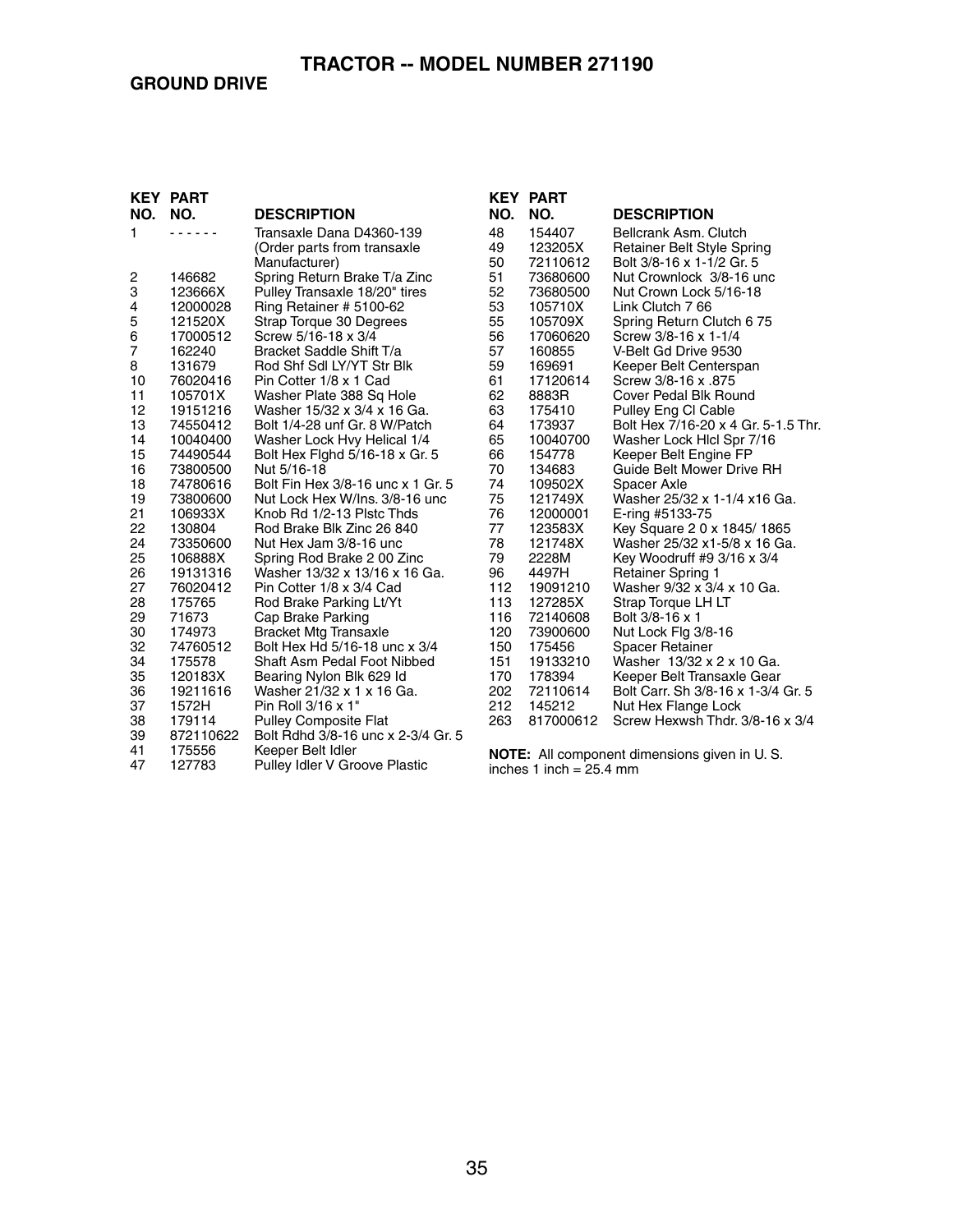**STEERING**

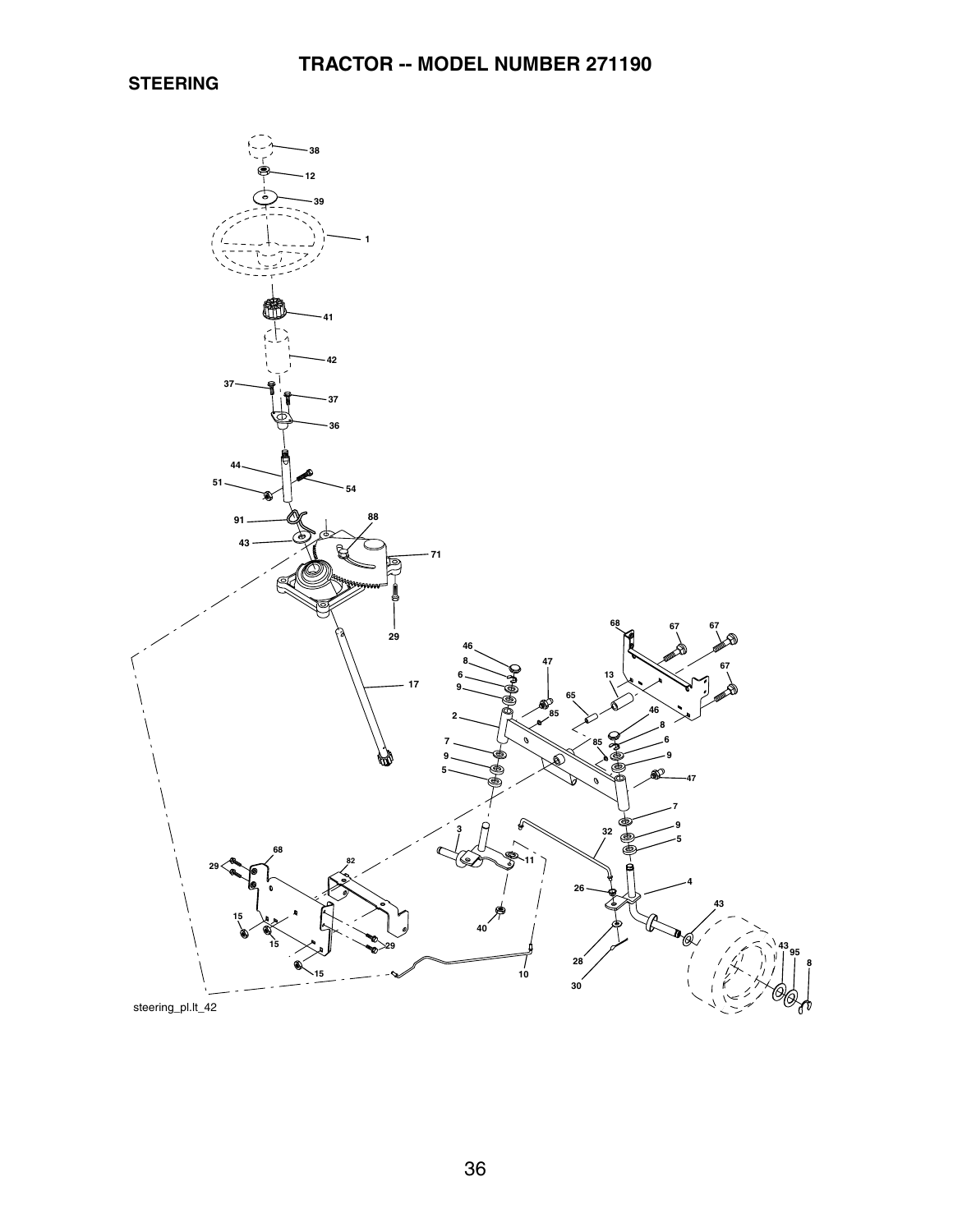| <b>KEY</b>     | <b>PART</b>          |                                                     |
|----------------|----------------------|-----------------------------------------------------|
| NO.            | NO.                  | <b>DESCRIPTION</b>                                  |
| 1              |                      | 140044X428 Steering Wheel                           |
| $\overline{c}$ | 175131               | Axle Assembly                                       |
| 3              | 169840               | Spindle Assembly, L.H.                              |
| 4              | 169839               | Spindle Assembly, R.H.                              |
| 5              | 6266H                | Bearing, Race, Thrust, Hardened                     |
| 6              | 121748X              | Washer 25/32 x 1-5/8 x 16 Ga.                       |
| 7              | 19272016             | Washer 27/32 x 1-1/4 x 16 Ga.                       |
| 8              | 12000029             | Ring, Klip                                          |
| 9              | 3366R                | Bearing, Steering Column                            |
| 10             | 175121               | Draglink                                            |
| 11             | 10040600             | Washer, Lock                                        |
| 12             | 73940800             | Nut Hex Jam Toplock 1/2-20                          |
| 13             | 136518               | <b>Spacer Bearing Axle Front</b>                    |
| 15             | 145212               | Hexflange Lock                                      |
| 17             | 180641               | Shaft Assembly, Steering                            |
| 26             | 126847X              | Bushing, Link, Drag                                 |
| 28             | 19131416             | Washer 13/32 x 7/8 x 16 Ga.                         |
| 29<br>30       | 17000612<br>76020412 | Screw, 3/8-16 x 3/4<br>Pin                          |
| 32             | 130465               |                                                     |
| 36             | 155099               | Rod, Tie                                            |
| 37             | 152927               | Bushing, Steering<br><b>Screw</b>                   |
| 38             |                      | 140045X428 Cap, Steering Wheel                      |
| 39             | 19183812             | Washer 9/16 x 2-3/8                                 |
| 40             | 73540600             | Nut Crownlock 3/8-24                                |
| 41             | 186737               | Adaptor, Steering Wheel                             |
| 42             |                      | 145054X428 Boot, Steering                           |
| 43             | 121749X              | Washer 25/32 x 1-1/4 x 16 Ga.                       |
| 44             | 180640               | <b>Shaft Extension Steering</b>                     |
| 46             | 121232X              | Cap, Spindle                                        |
| 47             | 183226               | Fitting, Grease                                     |
| 51             | 73540400             | Nut 1/4-28                                          |
| 54             | 71130420             | Bolt Hex 1/4-28 x 1-1/4                             |
| 65             | 160367               | Spacer Brace Axle                                   |
| 67             | 72110618             | Bolt, Rdhd Sq 3/8-16 unc x 2-1/4                    |
| 68             | 169827               | Axle, Brace                                         |
| 71             | 175146               | Steering Asm                                        |
| 82             | 169835               | <b>Bracket Susp Chassis Front</b>                   |
| 85             | 133835               | <b>Fastener Christmas Tree</b>                      |
| 88             | 175118               | <b>Shoulder Bolt</b>                                |
| 91             | 175553               | <b>Clip Steering</b>                                |
| 95             | 188967               | Washer Harden .793 x 1.637 x 060                    |
|                |                      | NOTE: All component dimensions given in U.S. inches |

1 inch = 25.4 mm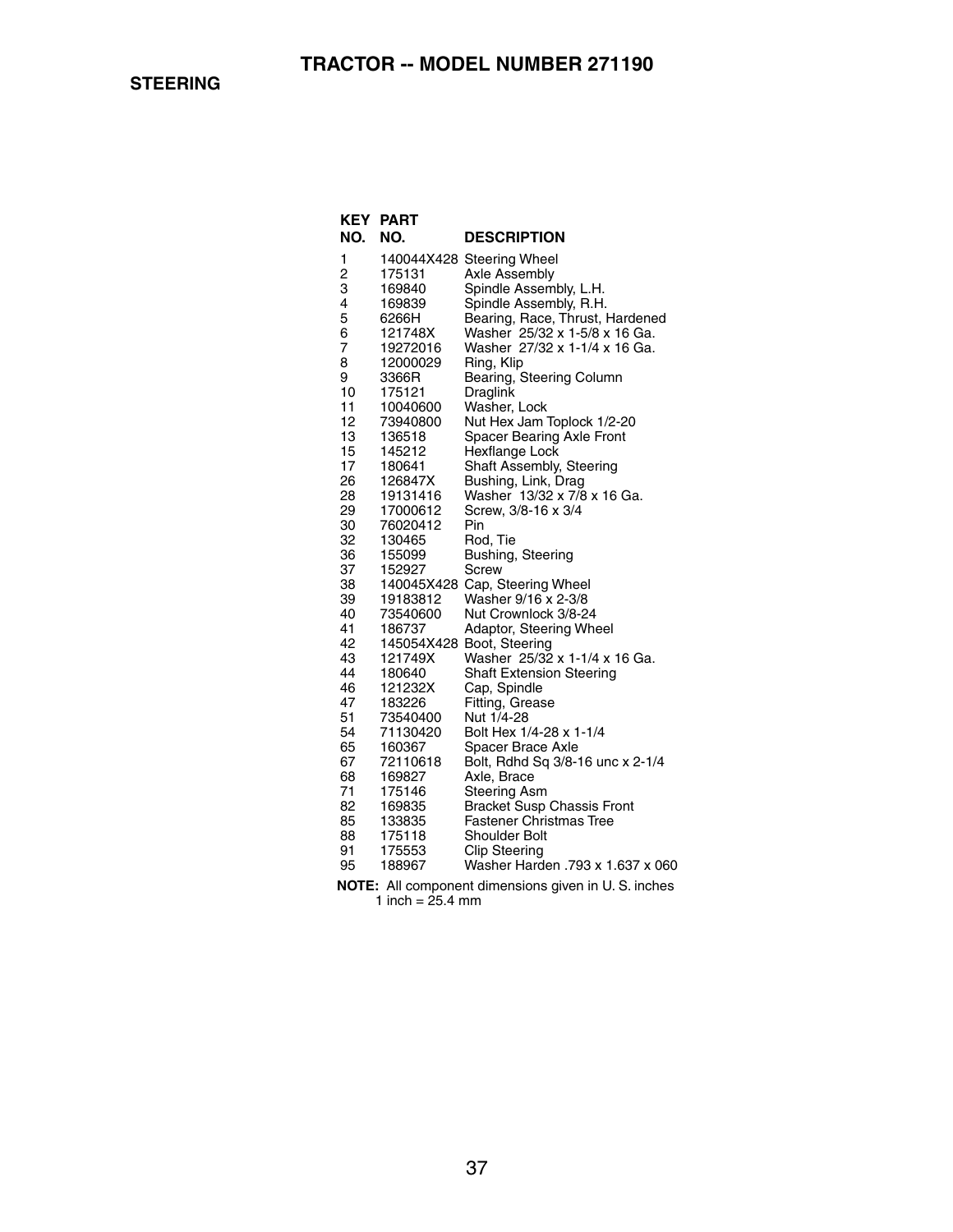**ENGINE**

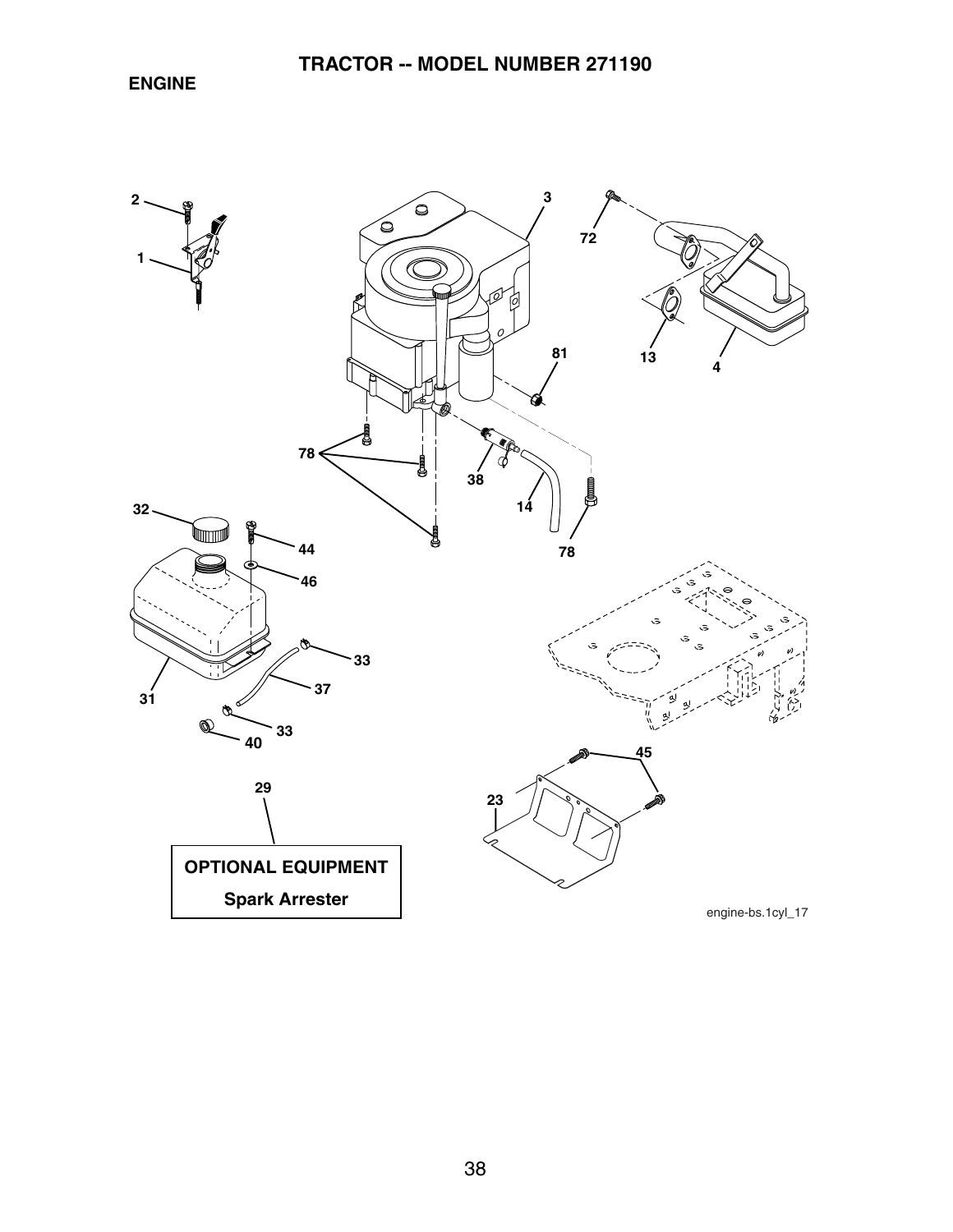| KEY.<br>NO. | PART<br>NO. | <b>DESCRIPTION</b>                                                           |
|-------------|-------------|------------------------------------------------------------------------------|
| 1           | 170551      | Control Th/ch                                                                |
| 2           | 17720408    | Screw Hex Thd Cut 1/4-20 x 1/2                                               |
| 3           |             | Engine Briggs Model 282H07-0231-E1<br>(Order parts from Engine Manufacturer) |
| 4           | 137352      | Muffler                                                                      |
| 13          | 165291      | Gasket Eng 1 313 ld Tin Plated                                               |
| 14          | 148456      | Tube Drain Oil Easy                                                          |
| 23          | 169837      | Shield Browning                                                              |
| 29          | 137180      | Kit Spark Arrestor (Flat Scrn)                                               |
| 31          | 184900      | Tank Fuel Front 1 25                                                         |
| 32          | 140527      | Cap Asm Fuel                                                                 |
| 33          | 123487X     | Clamp Hose Blk                                                               |
| 37          | 137040      | Line Fuel 20"                                                                |
| 38          | 181654      | Plug Drain Oil Easy                                                          |
| 40          | 124028X     | Bushing Snap Nyl Blk Fuel Line                                               |
| 44          | 17670412    | Screw Hexwsh Thdrol 1/4-20 x 3/4                                             |
| 45          | 17000612    | Screw Hex Wsh Thdrol 3/8-16                                                  |
| 46          | 19091416    | Washer 9/32 x 7/8 x 16 Ga.                                                   |
| 72          | 183906      | Screw Socket Head 5/16-18 x 1                                                |
| 78          | 17060620    | Screw 3/8-16 x 1-1/4                                                         |
| 81          | 73510400    | Nut Keps Hex 1/4-20 unc                                                      |
|             |             |                                                                              |

**NOTE:** All component dimensions given in U. S. inches 1 inch = 25.4 mm

For engine service and replacement parts, call the toll free number for your engine manufacturer listed below:

| Briggs & Stratton | 1-800-233-3723 |
|-------------------|----------------|
| Kohler Co.        | 1-800-544-2444 |
| Tecumseh Products | 1-800-558-5402 |
| Honda Engines     | 1-800-426-7701 |
| Kawasaki          | 1-949-460-5688 |
|                   |                |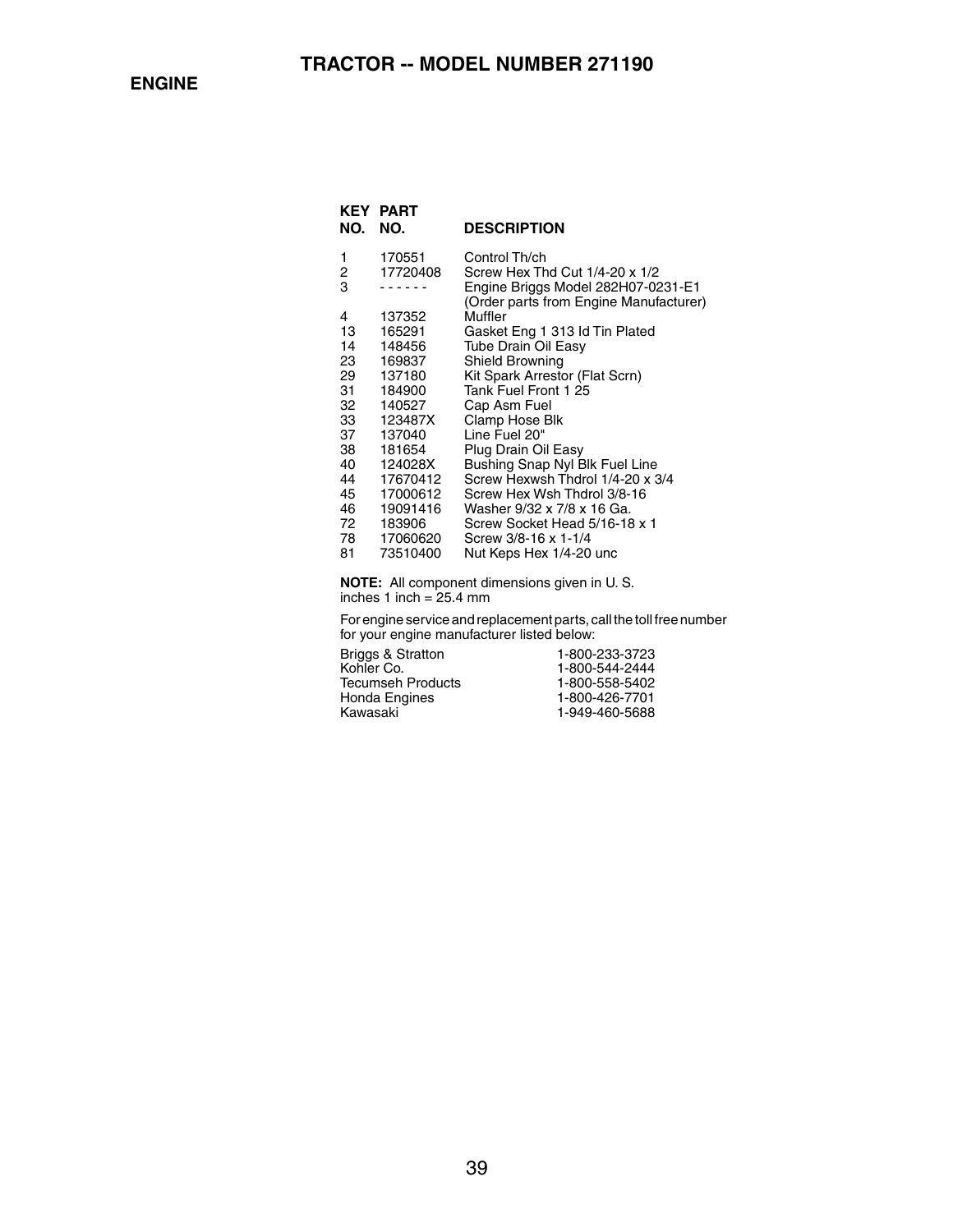**SEAT ASSEMBLY**



seat\_lt.knob\_1

| KEY<br>NO. | PART<br>NO. | <b>DESCRIPTION</b>             |
|------------|-------------|--------------------------------|
| 1          | 175389      | Seat                           |
|            |             |                                |
| 2          | 140551      | <b>Bracket Pvt St</b>          |
| 3          | 71110616    | Bolt Fin Hex 3/8-16 unc x 1    |
| 4          | 19131610    | Washer Flat 13/32 x1 x10 Ga.   |
| 5          | 145006      | Clip Push-In Hinged            |
| 6          | 73800600    | Locknut Hex W/Wsh 3/8-16       |
| 7          | 124181X     | Spring Seat Cprsn 2 250 Blk    |
| 8          | 17000616    | Screw 3/8-16 x 1               |
| 9          | 19131614    | Washer 13/32 x 1 x 14 Ga.      |
| 10         | 182493      | Pan Seat                       |
| 11         | 166369      | Knob Seat Adj. Wingnut         |
| 12         | 121246X     | <b>Bracket Mounting Switch</b> |
|            |             |                                |

### 13 121248X Bushing Snap Blk Nyl 50 Id 14 72050412 Bolt Rdhd Sht 1/4-20 x 1-1/2 15 134300 Spacer Split 28x 96 Yel Zinc 16 121250X Spring Cprsn 1 27 Blk Pnt 17 123976X Nut Lock 1/4 Lge Flg Gr. 5 21 171852 Bolt Shld 5/16-18 unc 22 73800500 Nut Lock Hex W/Ins 5/16-18 24 19171912 Washer 17/32 x 1-3/16 x 12 Ga.<br>25 127018X Bolt Shoulder 5/16-18 x 62 Bolt Shoulder  $5/16-18 \times 62$ **KEY PART NO. DESCRIPTION**<br>121248X Bushing Snap BI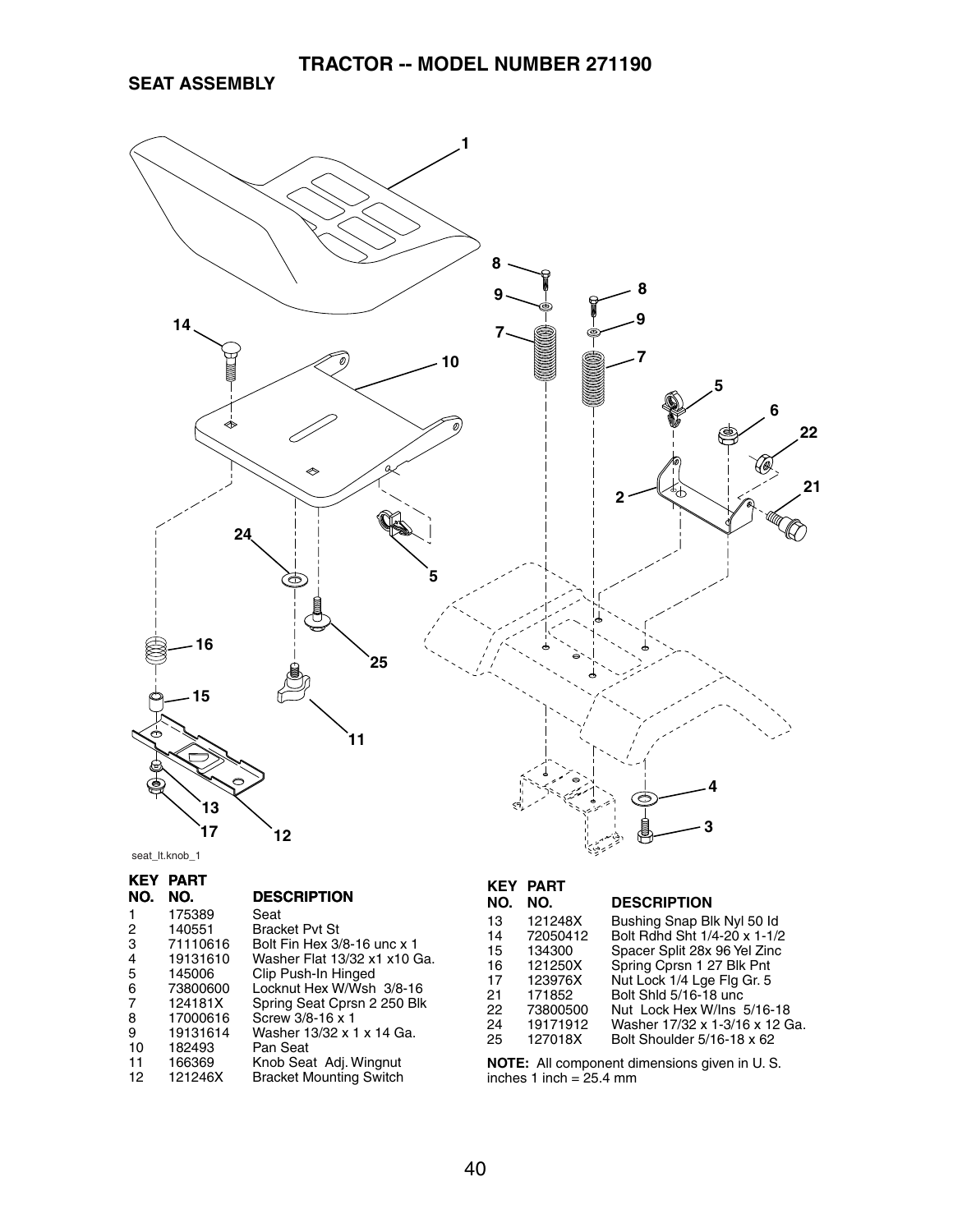

|     | <b>KEY PART</b> |                          |      | <b>KEY PART</b> |                             |
|-----|-----------------|--------------------------|------|-----------------|-----------------------------|
| NO. | NO.             | <b>DESCRIPTION</b>       | NO.  | NO.             | <b>DESCRIPTION</b>          |
|     | 181685          | Decal Lower Dash         | 11   | 156439          | Decal Fender Dnger          |
| 2   | 184769          | Decal Engine             | 12   | 181249          | Decal, Clutch/Brake Eng     |
| 3   | 171828          | Decal Hood               | 13   | 146046          | Decal V-Belt Dr Sch tractor |
| 4   | 171829          | Decal Fender             | 15   | 136832          | Decal V-Belt sch            |
| 5   | 145005          | Decal Battery Danger     | $ -$ | 138311          | Decal Handle Lft Height     |
| 6   | 189806          | Decal Replacement        |      |                 | Adjust (Lift Handle)        |
|     | 171830          | Decal Steering           | $ -$ | 189956          | Owner's Manual, English     |
| 8   | 156867          | Decal, Oper sdl P/L Gear | $ -$ | 189957          | Owner's Manual, Spanish     |

### **WHEELS AND TIRES**



| <b>KEY</b><br>NO.                           | <b>PART</b><br>NO. | <b>DESCRIPTION</b>                   |  |
|---------------------------------------------|--------------------|--------------------------------------|--|
| 1                                           | 59192              | Cap Valve Tire                       |  |
| 2                                           | 65139              | <b>Stem Valve</b>                    |  |
| 3                                           | 106222X            | Tire F Ts 15 X 6 0 - 6 Service       |  |
| 4                                           | 59904              | Tube Front (Service Item Only)       |  |
| 5                                           |                    | 106732X624 Rim Asm 6"front Service   |  |
| 6                                           | 278H               | Fitting Grease (Front Wheel Only)    |  |
| 7                                           | 9040H              | Bearing Flange (front Wheel<br>Only) |  |
| 8                                           |                    | 106108X624 Rim Asm 8"rear Service    |  |
| 9                                           | 124635X            | <b>Tire Rear</b>                     |  |
| 10                                          | 7152J              | Tube Rear (Service Item Only)        |  |
| 11                                          |                    | 104757X428 Cap Axle Blk 1 50 X 1 00  |  |
|                                             | 144334             | Sealant, Tire (10 oz. Tube)          |  |
| .<br>$\mathbf{A} \mathbf{H}$ = $\mathbf{H}$ |                    |                                      |  |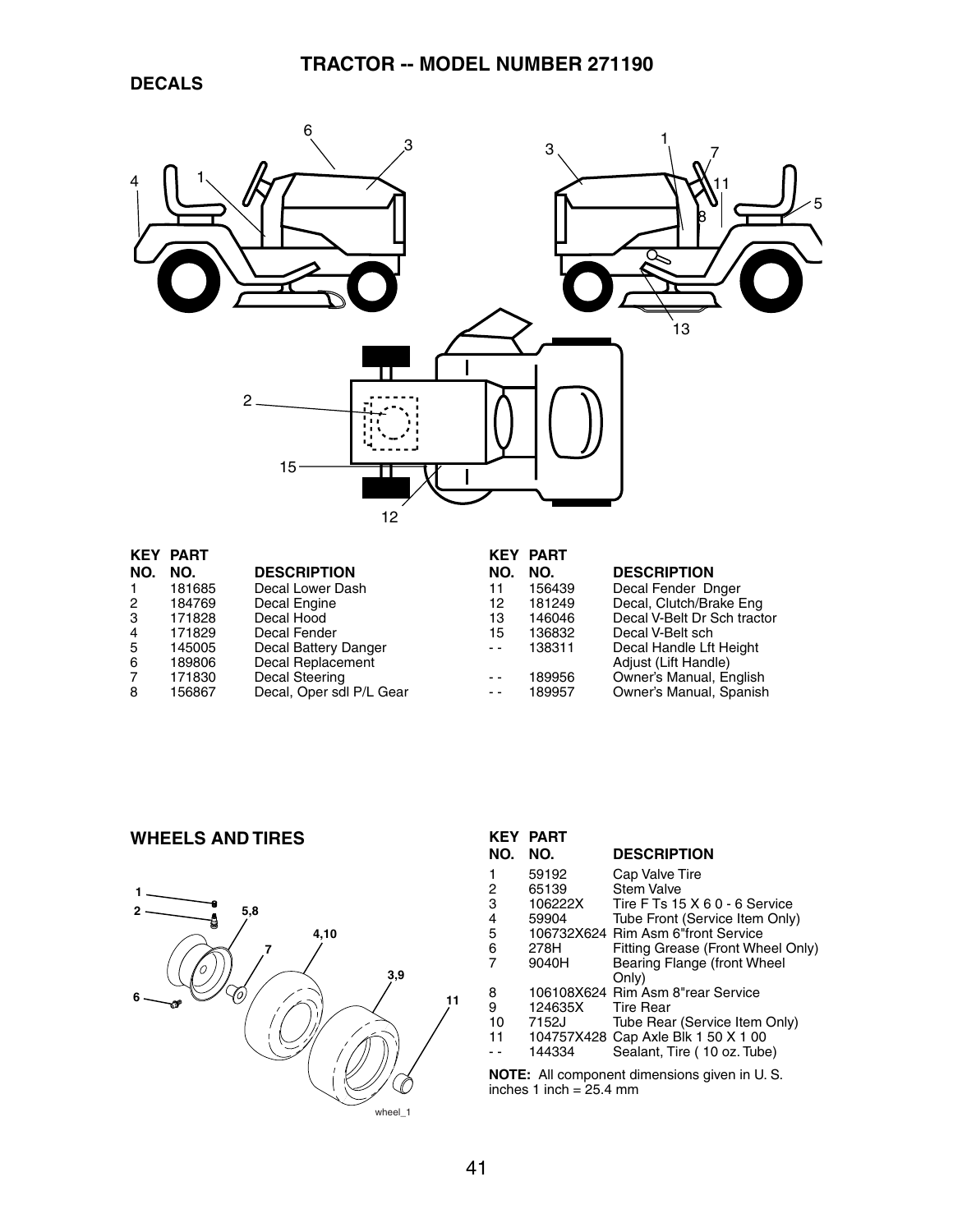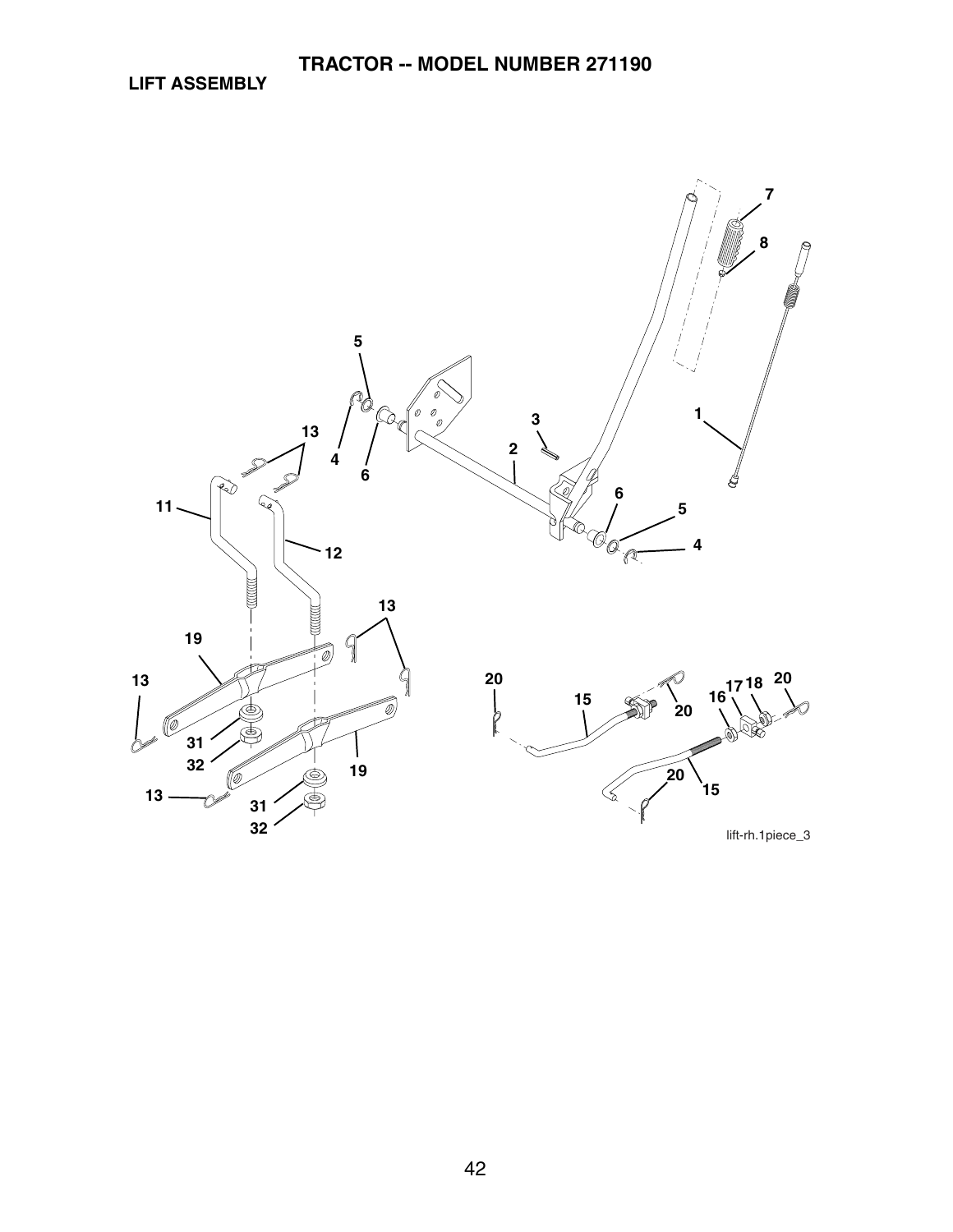| NO. | KEY PART<br>NO. | <b>DESCRIPTION</b>             |
|-----|-----------------|--------------------------------|
|     |                 |                                |
| 1   | 159460          | Wire Asm Inner W/plunger       |
| 2   | 159471          | Shaft Asm Lift                 |
| 3   | 105767X         | Pin Groove 1 500 Zinc          |
| 4   | 12000002        | E Ring #5133-62                |
| 5   | 19211621        | Washer Pltd 21/32 x 1 x 21 Ga. |
| 6   | 120183X         | Bearing Nylon Blk 629 ld       |
| 7   | 125631X         | <b>Grip Handle Fluted Blk</b>  |
| 8   | 122365X         | <b>Button Plunger Red</b>      |
| 11  | 139865          | Link Lift LH                   |
| 12  | 139866          | Link Lift RH                   |
| 13  | 4939M           | <b>Retainer Spring</b>         |
| 15  | 173288          | Link Front                     |
| 16  | 73350800        | Nut Jam Hex 1/2-13 unc         |
| 17  | 175689          | Trunnion Blk Zinc              |
| 18  | 73800800        | Nut Lock w/Wsh 1/2-13 unc      |
| 19  | 139868          | Arm Suspension Rear            |
| 20  | 163552          | <b>Retainer Spring Zinc</b>    |
| 31  | 169865          | <b>Bearing Pvt Lift</b>        |
| 32  | 73540600        | Nut Crownlock 3/8-24           |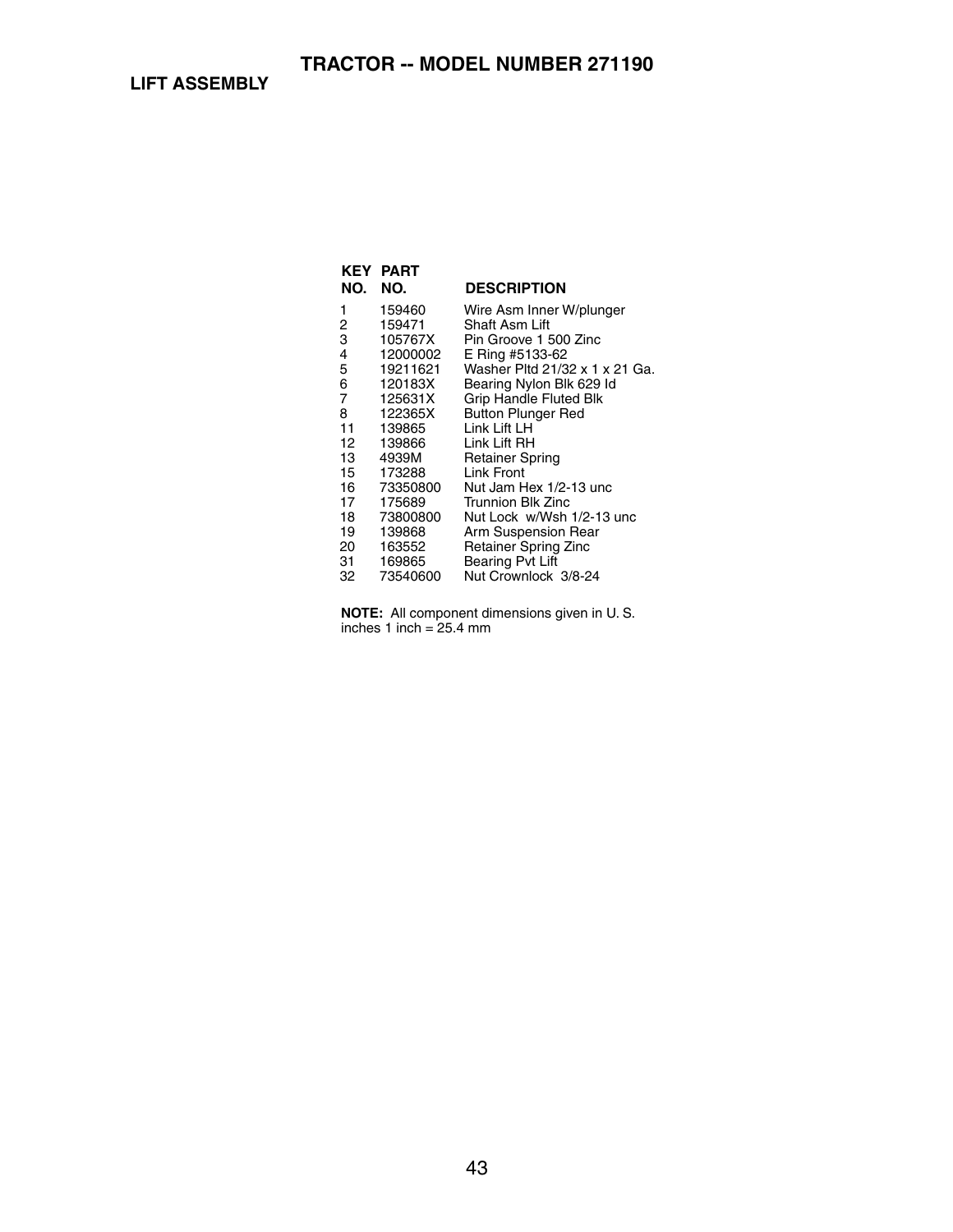**MOWER DECK**